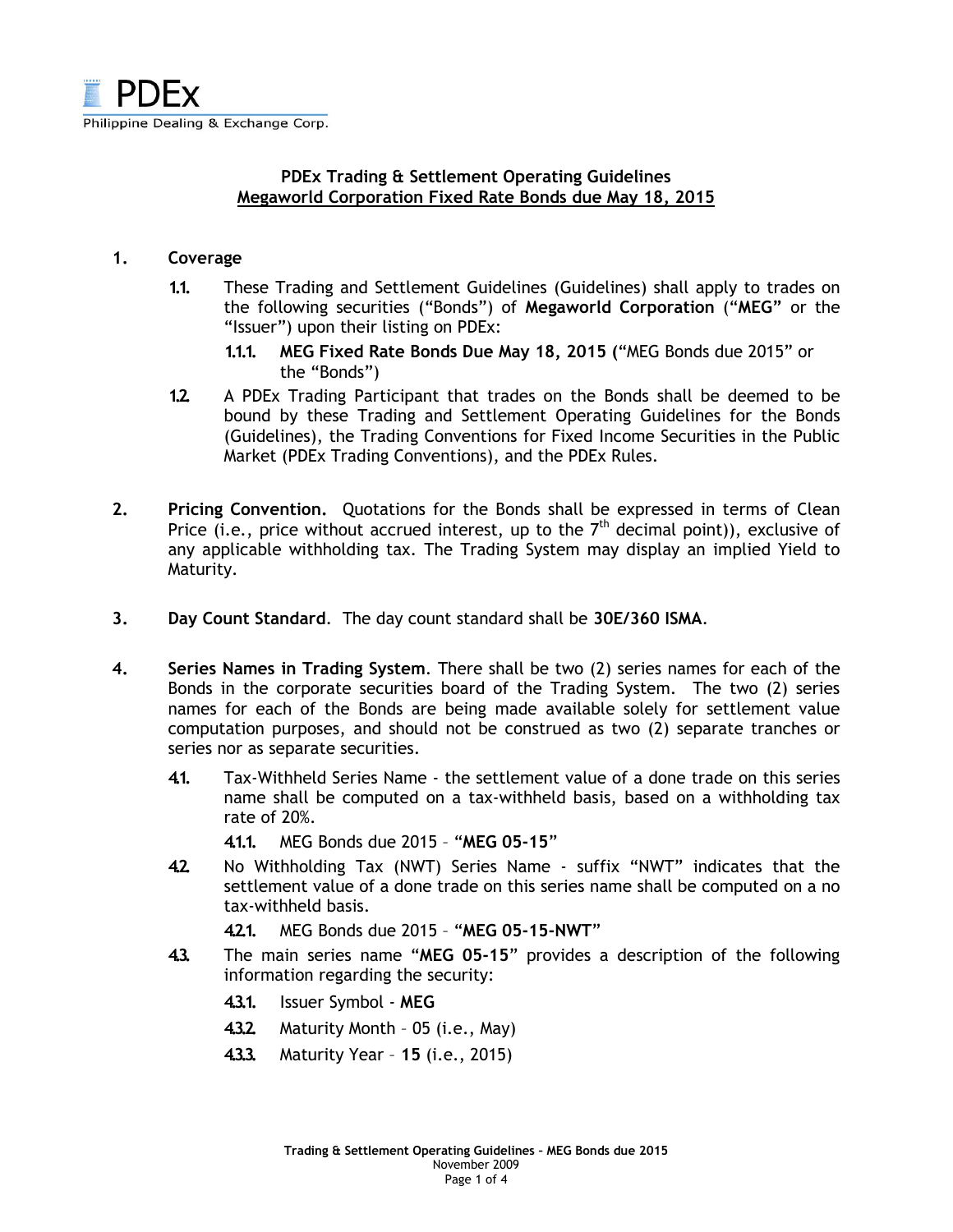

# 5. Trading Mechanics

# 5.1. Tax-Withheld Series Name

- 5.1.1. Orders for the account of tax-withheld investors and Dealing Participants trading for their own proprietary position shall be dealt using the tax-withheld series name.
- 5.1.2. Market Making Participants (Market Makers) shall post prices using the tax-withheld series name.
- 5.2. No Withholding Tax Series Name. Orders for the account of investors not subject to withholding tax shall be dealt using the no-withholding tax series name.

## 6. Responsibilities of Trading Participants with Respect to the Bonds

6.1. A Trading Participant shall determine the eligibility and suitability of each buyer and ensure that the buyer fully understands the terms and conditions of, and the risks involved in investing in the Bonds.

## 7. Trading Break during Record Period.

- 7.1. In accordance with PDEx Trading Conventions, there shall be a trading break during the Record Period for the Bonds.
- 7.2. For clarity, the Record Period shall be the period from and including the Record Date to and including one business day prior to the Interest Payment Date. The Record Date for the Bonds is the **fourth**  $(4<sup>th</sup>)$  business day (as defined in the terms and conditions of the Bonds) preceding the relevant Interest Payment Date.
- 8. Restrictions on Transfers. In accordance with the Terms and Conditions of the Bonds (p. 33 of the Prospectus), Bondholders may transfer Bonds anytime, regardless of tax status of the transferor vis-à-vis the transferee.
	- 8.1. Should a transfer between Bondholders of different tax status occur on a day which is not an Interest Payment Date, tax-exempt entities trading with non tax-exempt entities shall be treated as non tax-exempt entities.

#### 9. Settlement Mechanics

- 9.1. Every trade executed on the Trading System shall be electronically transmitted to the eDvP System for settlement authorization. Each authorized trade shall be settled in accordance with the general process for Expanded Deliveryversus-Payment (eDvP) in the PDEx Rules, with binding instructions electronically transmitted to the following settlement entities:
	- 9.1.1. PDTC Depository; and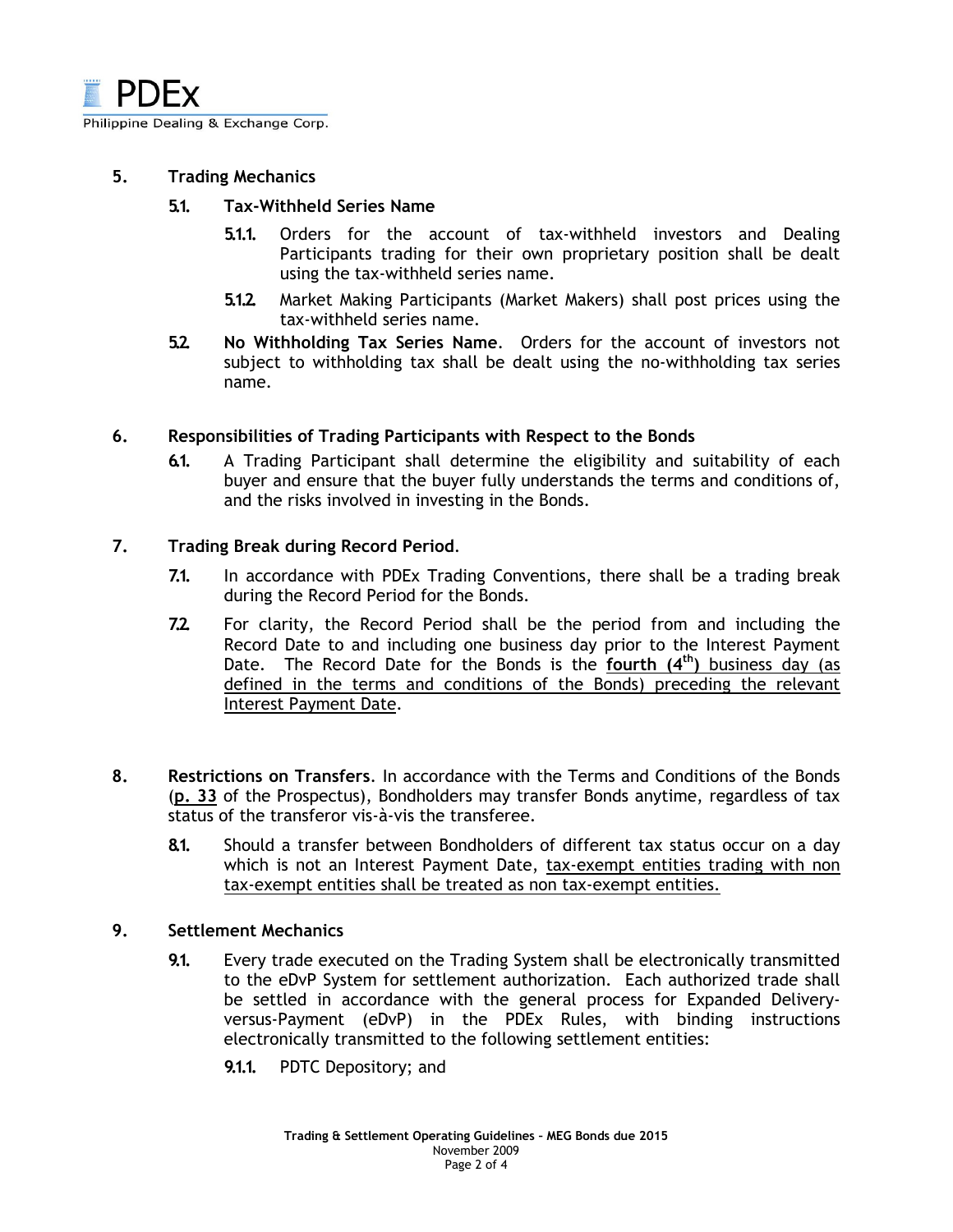

- 9.1.2. BSP PhilPaSS or the Cash Settlement Banks, as applicable, for the cash payment.
- 9.2. Regardless of the series name dealt in the Trading System, a trade shall be identified by the following instrument names and corresponding Security Identification Number (SIN) in the eDvP System.

|                    | Instrument Name | <b>Security Identification No.</b> |
|--------------------|-----------------|------------------------------------|
| MEG Bonds due 2015 | "MEG 05-15"     | "MEGFXBND2015"                     |

- 9.2.1. In the "Unauthorized Trades" and "Authorized Trades" screens, the trade shall be identified by the instrument name.
- 9.2.2. In the eDvP settlement reports, the trade shall be identified by the SIN.
- 9.3. Regardless of the series name dealt in the Trading System, the Bonds shall be identified by the Security Identification Number in the PDTC eCS Depository System.
- 9.4. Pre-settlement. Sold Bonds should be transferred to the PDTC Depository account of the selling Trading Participant on or before settlement date.
	- **9.4.1.** A seller shall authorize the transfer of its Bonds from its Registry Account to the PDTC Depository Account of its Brokering Participant (or own Depository account if the seller is a Dealing Participant following applicable procedures as prescribed by the Registrar.
	- 9.4.2. For PDTC Registry issues: The seller, through its Brokering Participant (or the Dealing Participant, if it is the seller) shall submit the duly executed Registry Trade Transfer Form and payment for the trade transfer fee to PDTC Registry. Note PDTC's 12 noon cut-off time for same-day processing of transfer requests.
- 9.5. Post-settlement. Bought Bonds can be maintained at the PDTC Depository or transferred and registered under the buyer's name at the PDTC Registry.
	- 9.5.1. Bought Bonds can be maintained in a BSP Circular 392-compliant PDTC Depository account (e.g., account of a Dealing Participant, investor or custodian). Securities maintained at the PDTC Depository are subject to a Depository Maintenance Fee charged to the relevant depository participant.
	- 9.5.2. A buying Trading Participant can opt to:
		- Transfer the bought Bonds to another Depository account (i.e, direct depository account of the investor or custodian) using the "Account Transfer" function of the eCS Depository System, or
		- Transfer the bought Bonds to the buyer's Registry Account using the "Single Sided Account Transfer – Deliver Free of Payment" function (SSATF-DFP) in the eCS Depository System. For rush transfers,